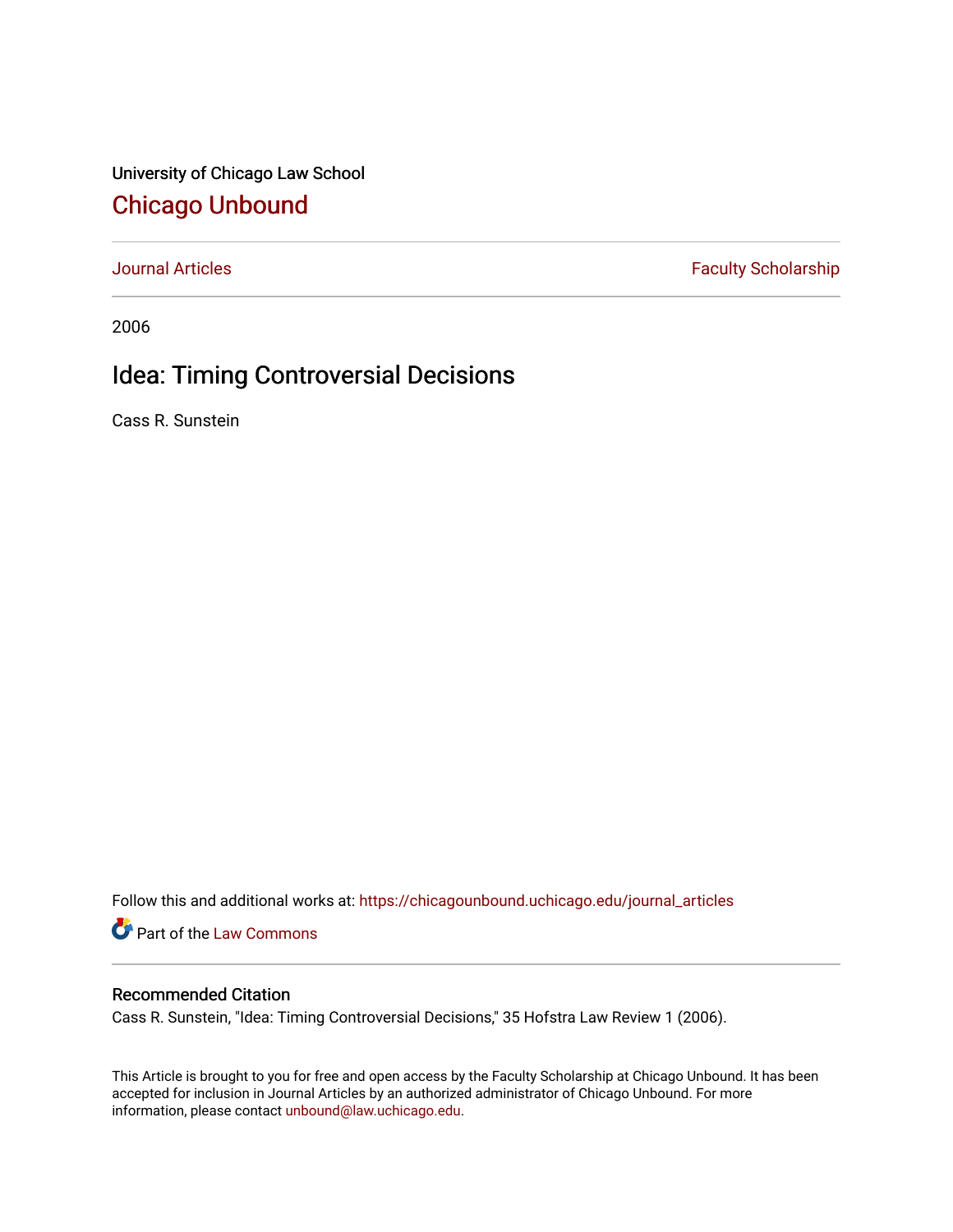# **HOFSTRA lAW REVIEW**

Volume *35,* No. 1 Fall 2006

## TIMING CONTROVERSIAL DECISIONS

#### *Cass R. Sunstein* **\***

#### I. **INTRODUCTION:** THE PROBLEM

Suppose that members of a state court are prepared to announce a highly controversial ruling. The court might be prepared to rule that a state must allow same-sex marriage, that a state may not continue affirmative action programs, or that a popular environmental statute is unconstitutional. Suppose too that the opinion is complete and ready to be made public. Suppose finally that an election will be held in a short time, and that the court is aware that the ruling will have at least some degree of relevance to voters. In the most extreme cases, members of the court believe that the ruling will become a highly salient issue in the campaign and that many voters might be affected by the decision. Should the court refuse to issue the opinion until after the election?

As far as I am aware, there is no serious scholarship on the question whether and when it is appropriate to wait to issue a controversial ruling until after an election. In this brief essay, I set out and evaluate an argument in favor of waiting. The central question is whether a court should not issue a controversial ruling under two conditions: (1) an election is about to occur; and (2) it is far from unreasonable to suppose that the decision will affect its outcome. Under those conditions, I shall

<sup>\*</sup> Karl N. Llewellyn Distinguished Service Professor, Law School and Department of Political Science, University of Chicago. **I** am grateful to Eric Posner for valuable comments on a previous draft.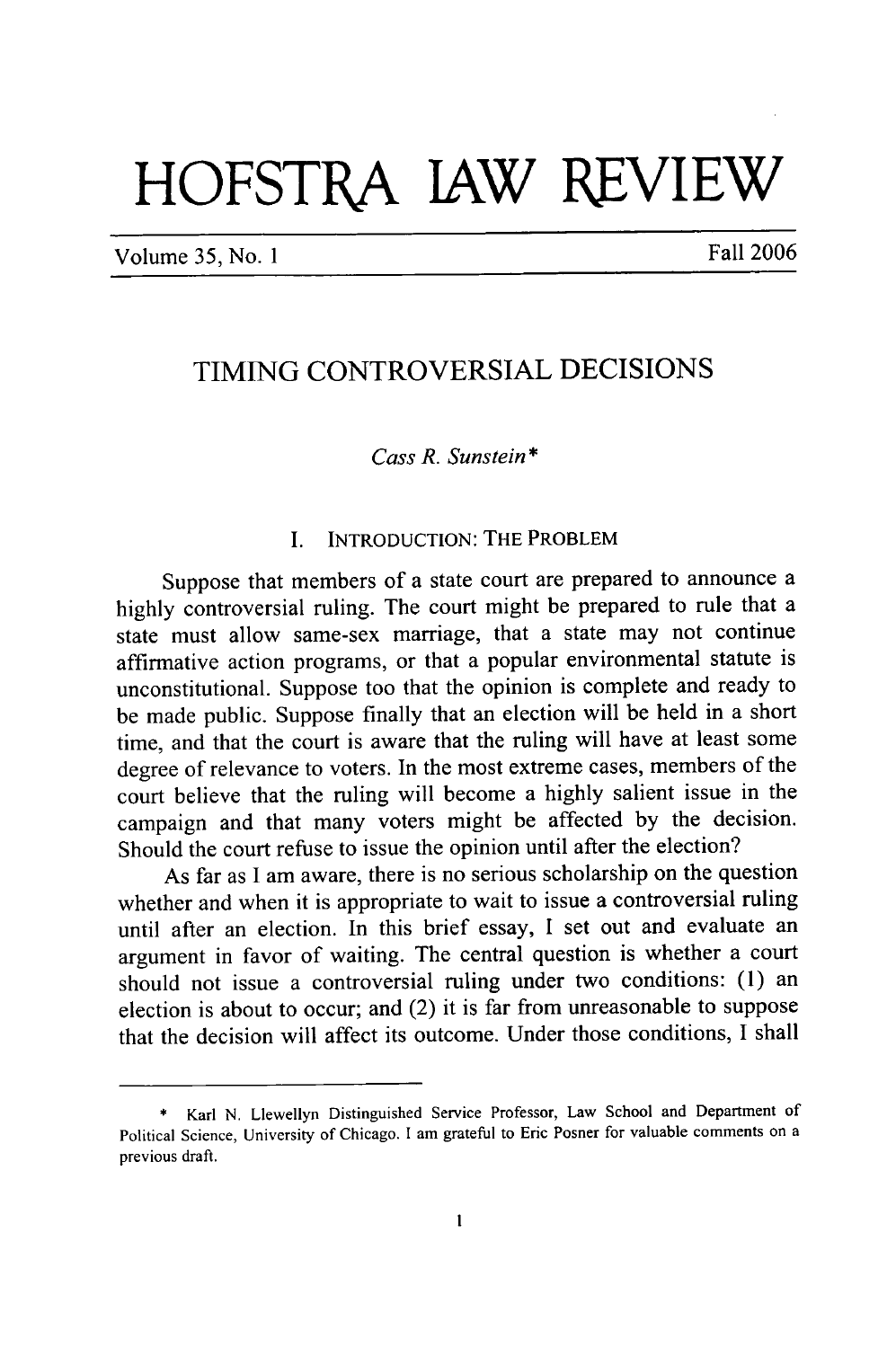suggest that there is a plausible argument that the court should wait before issuing the opinion.

The ultimate conclusion cannot, however, be resolved in the abstract. As I will suggest, everything depends on whether voters will react rationally to the court's decision, or whether the proximity of the decision to the vote, and its exploitation by political entrepreneurs, will distort voters' judgments. There is also a question about judicial competence to assess the underlying empirical questions. If judges lack such competence, it might be best for them to ignore the possibility that their decisions might have electoral effects. My conclusion is that *if* courts are able to assess the underlying questions, and *ifthe* likelihood of distortion is high, there is a good argument that courts should wait before announcing their rulings, not least because little is likely to be lost by a delay.

#### II. THE CENTRAL CONCERN

In any election, voters have a large menu of items on which to focus. They might be concerned about national security, unemployment, climate change, abortion, energy independence, the stock market, the price of gasoline, or some combination of these. If there is a highly salient event immediately before the election, it might have a large role, simply because of its immediacy. Such an "external shock" might well affect numerous votes.' Suppose, for example, that the nation faces a terrorist attack a. month before a presidential election; that a natural disaster, two months before the election, devastates a city; that gasoline prices fall dramatically in the previous three months; or that the unemployment rate, in that time, suddenly spikes up. The idea of the "October Surprise" signals the possibility that events of this kind might be expected to influence electoral outcomes. We know enough about human cognition to know that a salient incident can have a significant effect on people's judgments. A great deal remains to be learned about this subject. Let us simply stipulate that in imaginable circumstances, such an effect is likely.

But perhaps there is nothing wrong with that effect. Perhaps voters are simply updating on the basis of new information. If a terrorist strike occurs, voters learn that the nation is more vulnerable than they had

**<sup>1.</sup>** There is extensive literature on the relationship between this point and monetary policy, which might be manipulated to help or to hurt an incumbent. See, e.g., Allan Drazen, "Laying Low" During Elections: Political Pressure and Monetary Accommodation (2002) (unpublished manuscript, on file with author).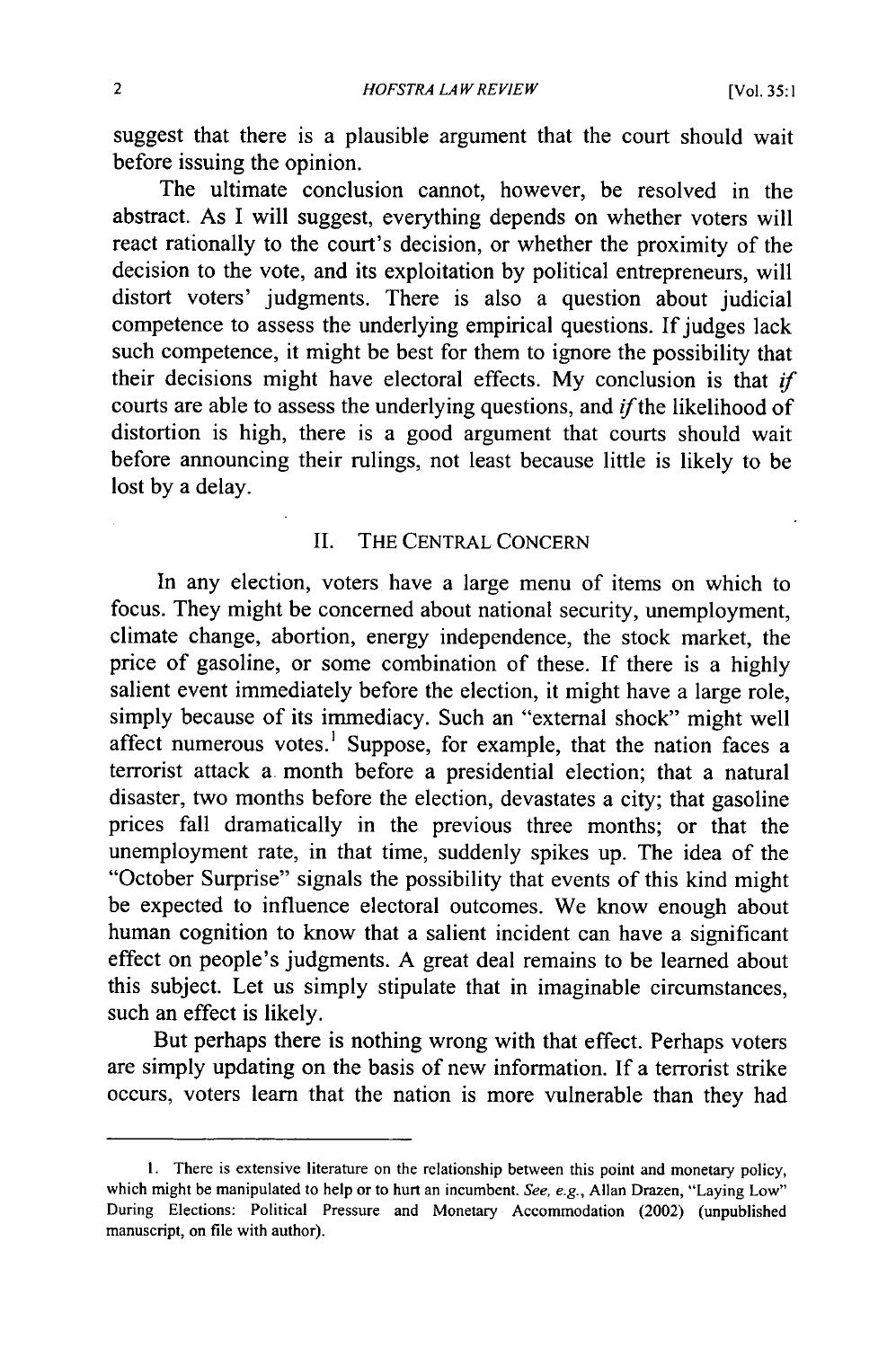**2006]**

thought. If unemployment jumps, the economy is apparently weaker than had appeared. If voters are rationally incorporating new information, then any external shock provides a legitimate and perhaps an invaluable input into voter decisions.

We might make some distinctions here. If the relevant event is not self-consciously timed by anyone, then there is no effort to manipulate the system-and if voters will rationally incorporate the relevant information, nothing is amiss. But suppose that some person or institution has deliberately triggered a salient event, and done so at the appropriate time for maximum effect. The problem here is that voters might be deceived, in a way that will affect their judgments. If voters are unaware of the manipulation, they might believe that, for example, gas prices or unemployment rates are falling, even though these effects are temporary ones, made visible by self-interested politicians who are unable or unwilling to maintain them for the long run. If a terrorist has been caught two weeks before the election, and if the timing of this event has been orchestrated to convince voters that an incumbent administration is winning the war on terror, then voters might be manipulated to believe that a victory is occurring when in reality it is not. Consider in this regard the controversial 2006 decision, by the Internal Revenue Service, to delay in the collection of back taxes until after the election, in part to avoid negative publicity.<sup>2</sup>

Perhaps the political market can expose any real efforts at manipulation. Perhaps the market functions well enough to ensure that such efforts will be revealed as such. But suppose that political markets cannot be expected to work this well. Even if so, the conclusion does not speak to my question here: No one is arguing that courts should deliberatively time their announcements in order to influence the outcome of elections. Everyone agrees that any such effort would be illicit. The question is whether courts should deliberately time their announcements so as *not* to influence the outcome of elections.

The discussion of the effect of manipulation of events shows why an affirmative answer is not implausible. The risk is that a recent judicial decision may distort voter behavior, simply because its timing gives undue salience to a particular issue. No one doubts that recent events can have large effects on public judgments. Consider the fact that public concern about risks usually tracks changes in the actual fluctuations in those risks. But public concern outruns actual fluctuations in the

*<sup>2.</sup>* See David Cay Johnston, IRS Going *Slow Before Election,* N.Y. TIMES, Oct. 27, 2006, at A4.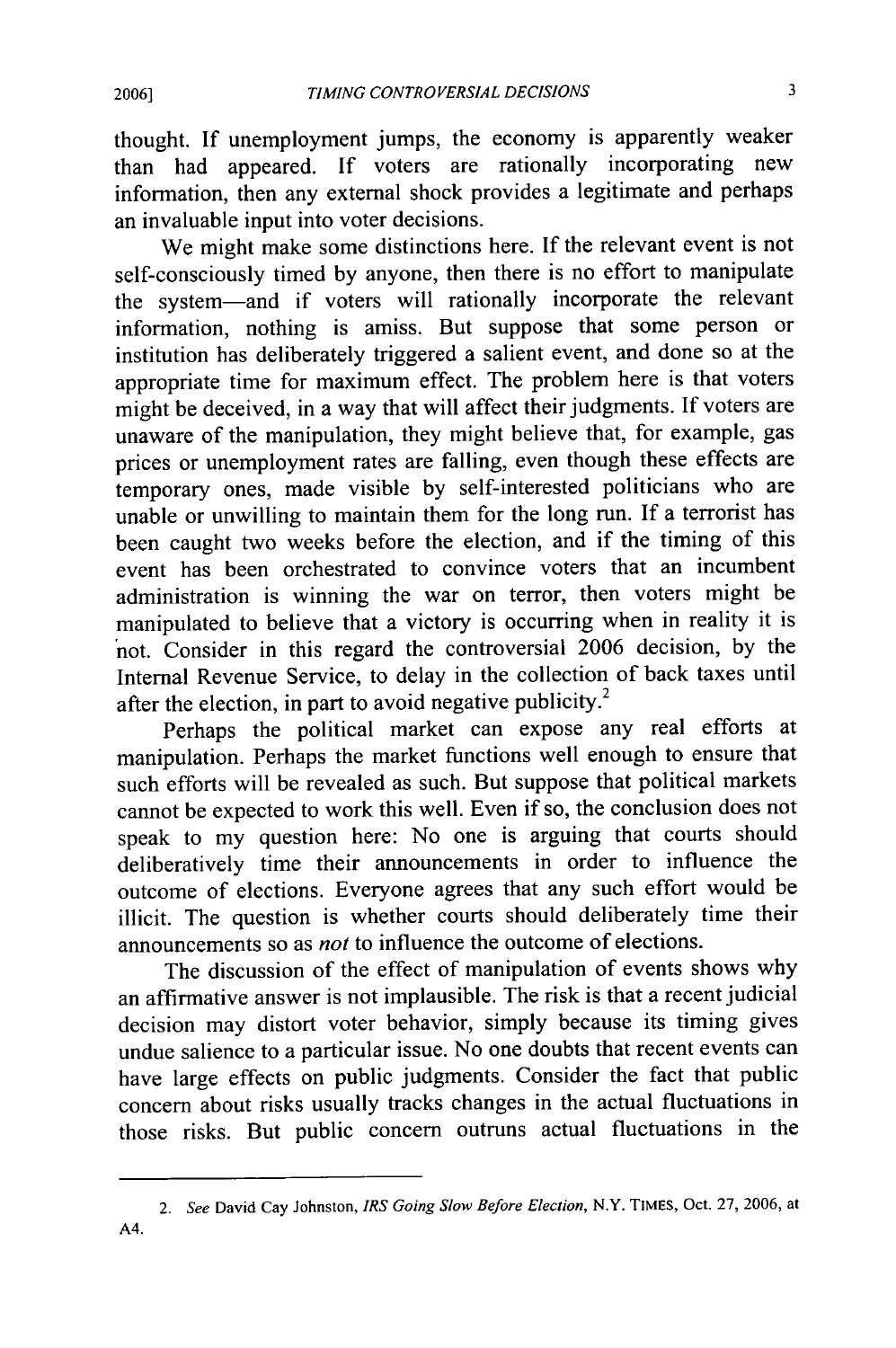important case of "panics," bred by vivid illustrations that do not reflect changes in levels of danger.<sup>3</sup> A "particularly vivid case or new finding that receives considerable media attention" played a major role in those leaps in public concern.<sup>4</sup>

Legislation itself is often fueled by identifiable events, putting issues on the agenda that would otherwise be ignored. "Availability cascades" occur when an available event spreads through the public, spurring attention to an issue that had formerly been neglected.<sup>5</sup> To take just one example, legislation calling for disclosure of toxic releases was spurred by a chemical accident at Bhopal, India, which focused media attention on the safety issues and led members of Congress to introduce right-to-know legislation.6 The relevant legislation could not possibly have been enacted without the highly publicized Bhopal disaster. These points should be enough to suggest the possibility that in a genuinely close election, a salient judicial decision will have a large impact, perhaps even altering its outcome.

Even if it is agreed that a highly visible event can have a large effect on political processes, we might insist that the effect can be salutary and sensible, as voters and representatives respond to a problem that had received too little concern. Undoubtedly sensible responses often occur. Unfortunately, the optimistic view seems unwarranted, for at least some of the time, the recent event produces a distorted judgment and undesirable law.7 Let me therefore sketch a highly tentative principle: *To the extent that salient judicial decisions can significantly affect voters' judgments, such decisions should not be issued in the period immediately before an election.* Of course this position would be vulnerable if a great deal were to be lost by the delay. But in ordinary circumstances, any delay will produce no harm at all; it is not important for a judicial decision to be announced in October rather than December. If the delay is costless, and if it avoids a potential distortion, why should courts refuse to delay?

*<sup>3.</sup> See* George Loewenstein & Jane Mather, *Dynamic Processes in Risk Perception,* 3 J. RISK **&** UNCERTAINTY 155, 171 **(1990).**

<sup>4.</sup> *ld* at 172.

<sup>5.</sup> Timur Kuran & Cass R. Sunstein, *Availability Cascades and Risk Regulation,* **51** STAN. L. REV. 683, 685 (1999).

**<sup>6.</sup>** JAMES T. HAMILTON, **REGULATION** THROUGH REVELATION: THE ORIGIN, **POLITICS, AND IMPACTS** OF THE Toxics **RELEASE** INVENTORY PROGRAM 184 **(2005).**

*<sup>7.</sup> See* Kuran & Sunstein, *supra* note 5, at 685, 691-703.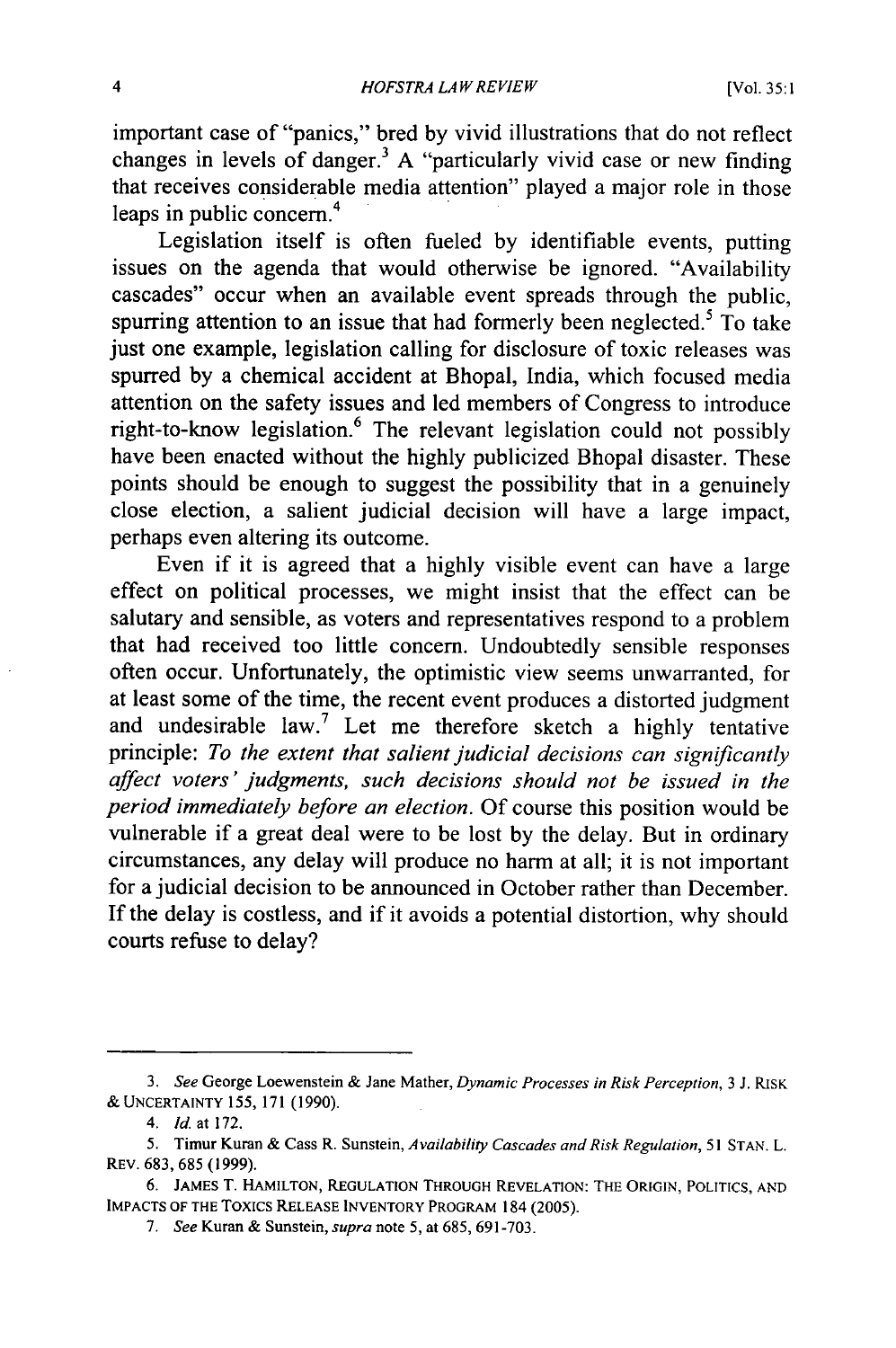#### III. OBJECTIONS

This position is not a usual one, to be sure; I am aware of no rule, explicit or implicit, that supports the italicized principle. Because of what seems to me to be a happy accident, the issue is largely irrelevant at the Supreme Court level. The Court begins its term in October, and elections are held in early November; it is therefore most unlikely that the Court would have to consider whether to delay a decision in order to avoid electoral effects.

We might imagine three possible objections to the principle I have described:

1. Precisely because it is a court of law, the court must rule as it sees fit and ignore its electoral effects. $8$  The political consequences are irrelevant. It certainly does not matter whether an election is imminent.

2. A decision not to issue an opinion is itself a choice-one that will, by hypothesis, favor one or another side. If, for example, a court decides to delay issuing an opinion calling for same-sex marriage, it might well be favoring Democratic candidates. Why should it do that? It is no more neutral to hold the opinion than to issue it immediately.

3. If the court's decision is controversial, the voters deserve to know about it before they vote, not after. Suppose that the court is prepared to rule that a state must permit same-sex marriages. If the court is interpreting the state constitution, it is possible that the voters will want to amend that constitution so as to ban same-sex marriages. That question is a legitimate part of the electoral debate. Ought not the court let citizens know of its position, rather than wait until a time when it is, for some purposes, too late? "Holding" an opinion is too strategic; it smacks of opportunistic behavior on the court's part, an effort to avoid electoral reprisal.

Let me explore these objections in sequence.

*The judicial role.* The problem with the first objection is that it is a conclusion, not an argument. It offers a claim about the court's appropriate role, but it does not defend that claim. Why, exactly, should the court ignore the consequences of its decisions?

<sup>8.</sup> A former commissioner of the Internal Revenue Service took an analogous position with respect to delaying enforcement action in anticipation of an election, asserting, "Oh my God, that is unthinkable," but this view is not unanimously held. *See* Johnston, supra note 2, at A4.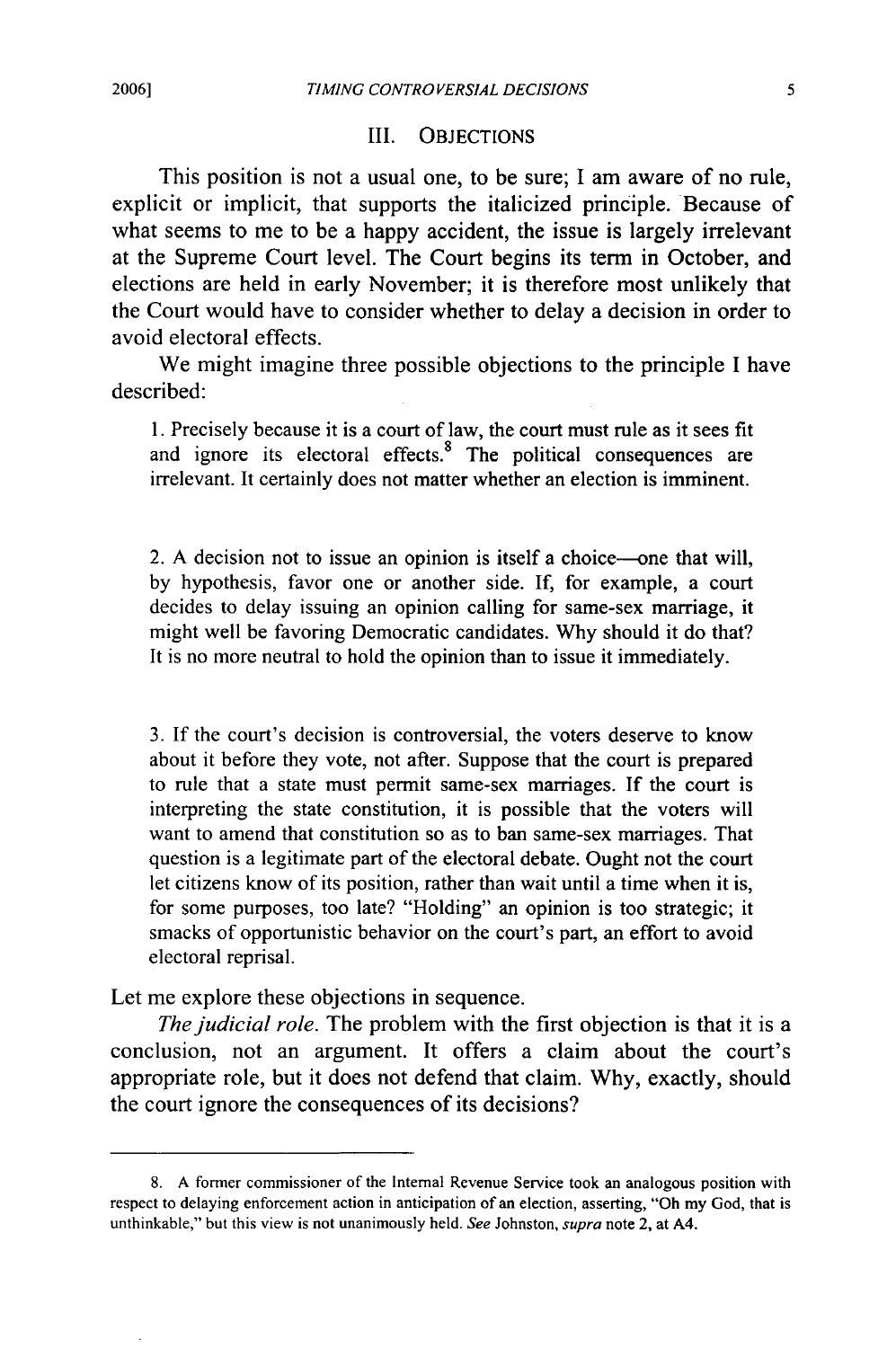In other domains, courts pay attention to those consequences. On occasion, the Court refuses to rule on an issue in part because of the intense political controversy that a ruling would spark.<sup>9</sup> Perhaps some such refusals are unjustified, but it is not easy to defend the proposition that in considering issues of timing, the Court should *always* be indifferent to the public reaction.<sup>10</sup> If timing matters when the Supreme Court decides whether to rule, or how ambitiously to rule, then it might matter as well for state courts attempting to decide whether to hold their decisions until after the election.

*The non-neutrality of delay.* The second objection is more forceful. Suppose that a liberal court, consisting mostly of Democratic appointees, decides not to issue a liberal opinion, because it does not want to move voters in the direction of Republican candidates. We should be able to agree that this decision would be entirely illegitimate; it would be too narrowly partisan. Judges should not time their decisions so as to help identifiable candidates and parties. But suppose instead that partisanship is not involved-that liberal and conservative judges are willing to support a general practice against issuing controversial opinions, say, one month before an election. Is this a violation of neutrality? The second objection insists that it is, because holding the opinion is itself a decision, and not properly characterized as neutral.

Whether the objection is correct, I suggest, depends on whether voters are prone to overreaction or are rational updaters. If voters are prone to overreaction, and if their judgments might be distorted, then holding the opinion is a decision, to be sure, but it is the right one, because it prevents what is (by hypothesis) an overreaction. There is nothing abstractly neutral about a decision to delay; but if that decision is a sensible way of avoiding a distortion in political judgment, it is defensible for that reason. Suppose, however, that voters are rational updaters. If so, there is no reason to hold the decision, and indeed there is good reason not to do so—an issue to which I now turn.

*Informing electoral judgment.* The premise of the third objection is certainly correct. Often a judicial decision is a legitimate part of political debate, and it deserves to play a role in a campaign. Suppose, for

<sup>9.</sup> The most famous example involves miscegenation laws. In both 1955 and 1956, the Court refused to rule on the constitutionality of antimiscegenation laws. See Naim v. Naim, 87 S.E.2d 749 (Va. 1955), vacated and remanded *on* procedural grounds, 350 U.S. 891 (1955), reinstated and aff'd, 90 S.E.2d 849 (Va. 1956), appeal dismissed for lack of federal question, 350 U.S. 985 (1956). See also Elk Grove Unified Sch. Dist. v. Newdow, 542 U.S. 1, 17 (2004) (declining to rule on the constitutionality of the words "under God" in the Pledge of Allegiance).

**<sup>10.</sup>** See ALEXANDER BICKEL, **THE LEAST DANGEROUS** BRANCH: **THE SUPREME COURT AT THE BAR** OF POLITICS 240 (1962).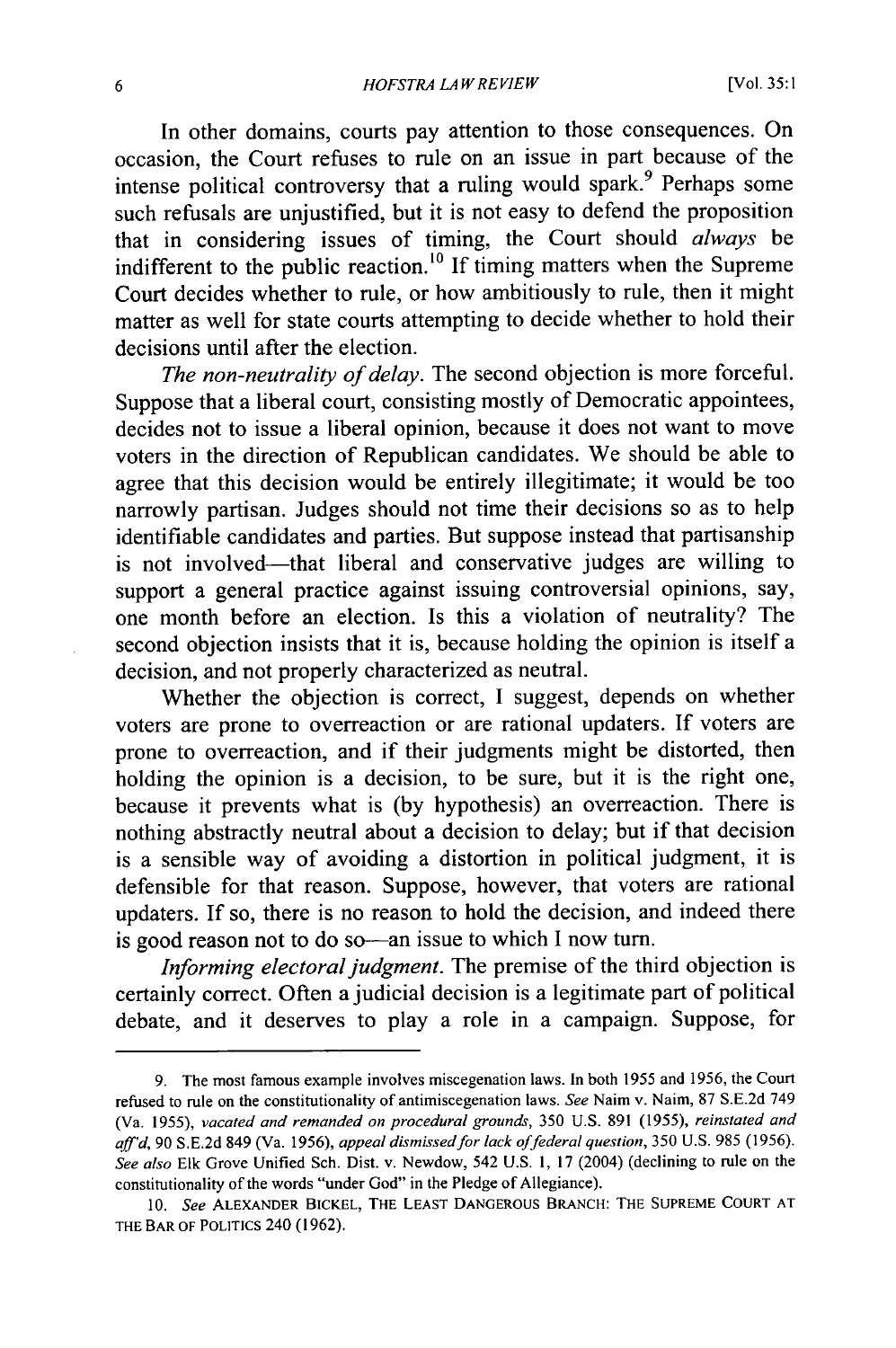example, that a state court has invalidated a series of environmental regulations, or struck down the practice of capital punishment, or called for same-sex marriage. If so, voters are entitled to take account of those decisions in casting their votes, especially when the electoral process is able to overturn judicial decisions (for example, through amendments to the state constitution). And if voters are rational updaters, this consideration would seem to be decisive. Why deprive voters of relevant information before they vote?

But suppose that significant numbers of voters are prone to overreaction-that their votes will be affected by the immediacy of the judicial decision, and that if some months had passed, the decision would have been put into proper perspective. If this is so, the assessment of the timing issue is not simple. By delaying a decision, the court deprives citizens of relevant information. By issuing the decision, the court might distort the electoral process by giving undue salience to a single event. $^{11}$ 

There is no easy way out of this dilemma. The conclusion would seem to depend on an empirical judgment about whether the distortion is expected to be serious. If not, a delay has no motivation; if so, the court would seem to have good reason to wait. It is important here that if citizens do not like the court's decision, and if their objections survive a period of deliberation, then little is lost in a delay. Representatives are highly likely to respond to an immensely unpopular decision, even if it is issued a month after the election. Hence the decision to hold the decision does not deprive voters of ultimate control. I conclude, with some tentativeness, that if a judicial decision is likely to produce a short-term overreaction by the public, the better practice might well be to avoid issuing it.

*Questions of judicial competence.* There is a final problem. Suppose that courts do not have good tools for answering the key empirical questions. Suppose that they do not know whether a decision would have significant electoral effects, or that their judgments about the rationality of voters' reactions are highly unreliable. If so, courts might do well to adopt a firm rule against considering those questions, or at least a strong presumption, to be overcome only in the most compelling circumstances. But if courts have adequate tools, they might do well to time their decisions so as not to produce electoral distortions.

**<sup>11.</sup>** For relevant discussion, see generally Daron R. Shaw, *A Study of Presidential Campaign Event Effects from 1952 to 1992,* 61 J. POLITICS 387 (1999); Tom W. Smith, *Freedom to Conduct Public Opinion Polls Around the World,* 16 INT'L *J.* PUB. OPINION RES. 215 (2004).